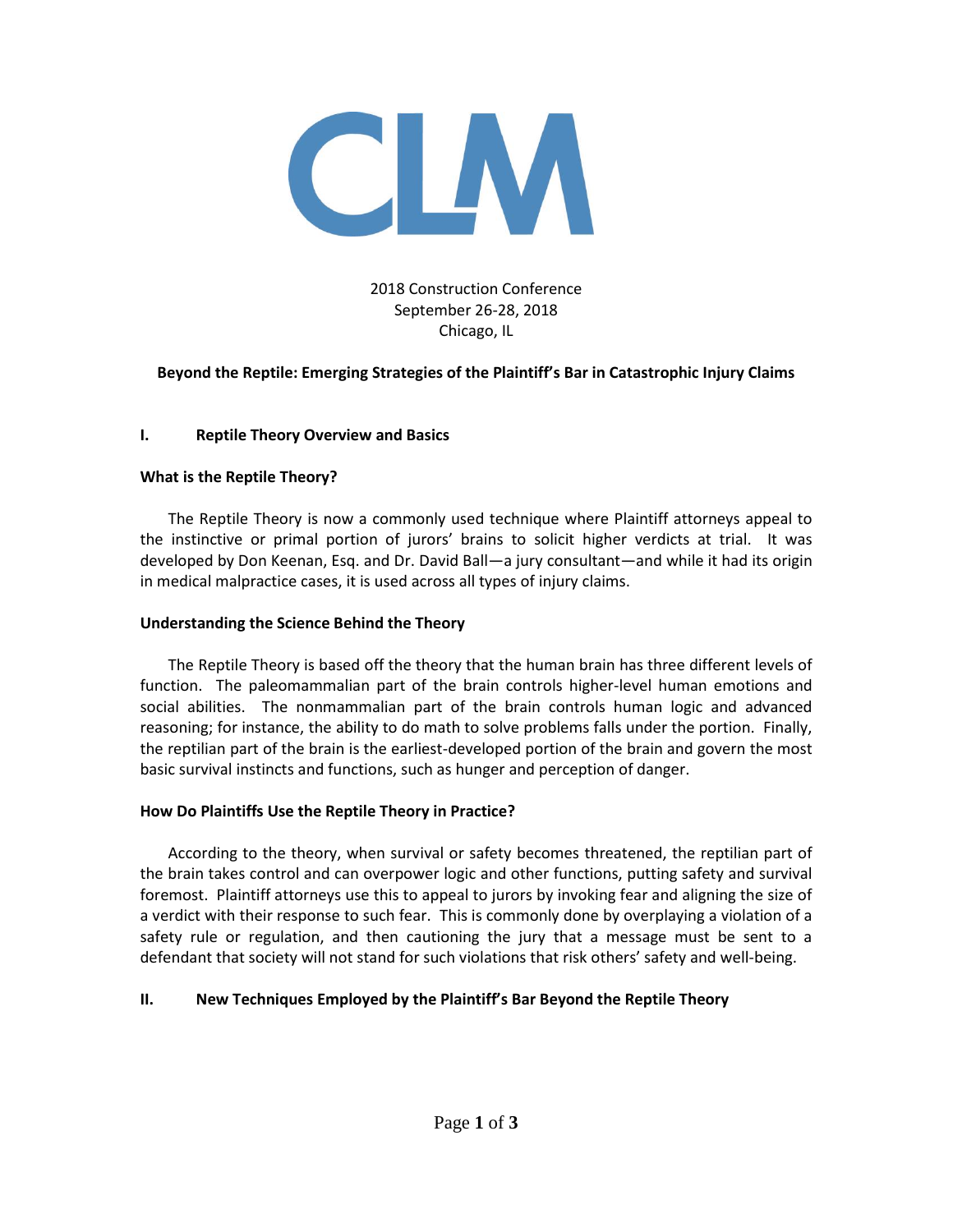#### **Pre-Suit Policy Demands**

Plaintiff attorneys are forcing defendants and insurance companies into full stakes litigation right from the start by issuing policy limit demands early in the litigation or, in some cases, prior to suit being filed. Such demands are rarely warranted. It places counsel and the adjuster in a spot where an immediate and thorough outlook is necessary to evaluate the merits of such a demand, including whether counsel is willing to negotiate off that amount and, if so, by how much. These demands also thwart other defendants into discussions early on, where strategic positioning begins amongst the co-defendants.

### **New Types of Damages Claimed**

Plaintiff attorneys have recognized that using certain buzz-words in injuries can draw the jurors' attention to larger awards. For instance, traumatic brain injuries are becoming more common in pleadings without much regard as to the extent of such injury. A plaintiff's testimony alluding to a sudden impact on short term memory is now sufficient to support a brain injury claim. A plaintiff who returns to his construction career but who testifies as to his fear in doing so, perhaps with an element of post traumatic stress disorder, will also help satisfy an attorney's pleading allegations of a brain injury.

## **A Change in Discovery Tactics**

Beyond the types of damages Plaintiff attorneys are now claiming, the Plaintiff's bar is also utilizing new techniques in the discovery process. One example includes opting not to take a defense expert witness's deposition. In doing so, Plaintiff attorneys are trying to limit the opinions of the expert. In disclosure states like Illinois, parties are required to disclose "all" opinions of any experts. While most attorneys have traditionally taken the depositions of these experts to help limit or define the scope of their opinions, there is a trend now where more Plaintiff attorneys are opting to not depose these experts and are instead choosing to live with the extent of their disclosures for trial. The intent on the plaintiff's end is that there is some gap in the disclosure or some other problem that is otherwise overlooked or unknown until it is rooted out at the deposition—or, in when it works in a plaintiff's favor, at trial. Specifically, if there is a such a gap in the disclosed opinions, an expert can clean up or supplement her opinion at her discovery deposition. However, when it comes to trial, it is an entirely different story, and the opinion is likely to be barred.

Plaintiff attorneys are also increasing their attention to actual products, devices, or materials used in or involved with the mechanism of injury in the hopes that the absence of same will give them a solid leg to stand on for spoliation. For example, a missing clamp in a scaffold collapse where a plaintiff was injured may not have had any real import on the actual collapse, but the fact that it is missing will help put the plaintiff in a position to have the benefit of a missing evidence instruction at trial.

Social media is also continually evolving, and there is an uptick in occurrences where social media posts of a plaintiff or her family members have gaps. This not only helps a plaintiff avoid having to defend or explain the extent, language, or timing of certain posts, but plaintiff attorneys are far better off having to contest a motion to compel deleted posts—or even the inference of same—where they have the chance at prevailing altogether, as opposed to simply